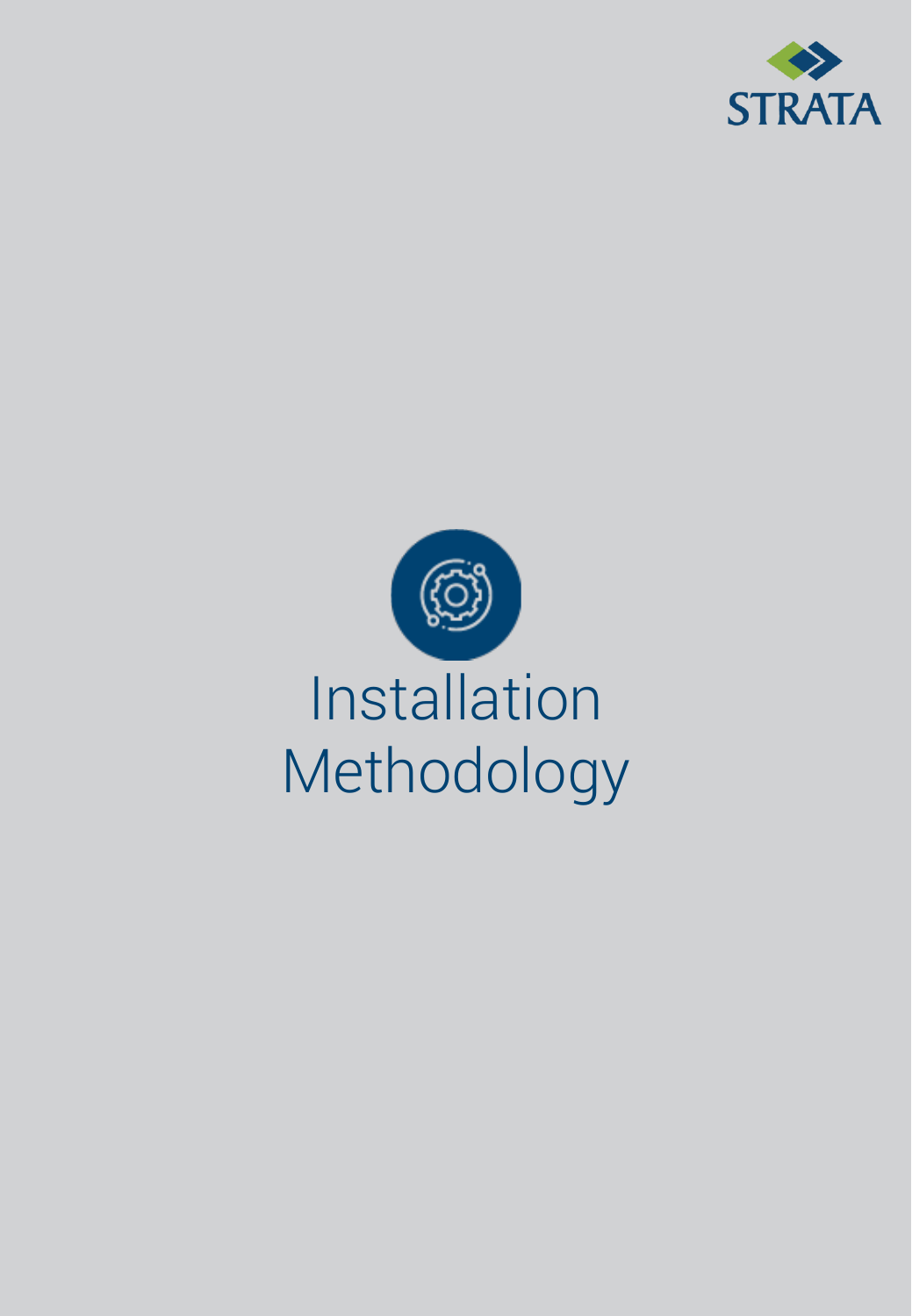

# **1.Site Preparation**

Stone, debris, rank material, dead wood etc, should be removed from the site, In order to remove undulation and ensure proper placement of StrataWeb®, the slope should be dressed and compacted properly.



## **2. Crest Anchorage**

The anchor trench should be excavated as per the size and shape required. A minimum distance of 500mm should be provided between trench and slope edge, to ensure that the anchor trench does not fall in shear or the anchor mound material does not erode over the crest. There should be no flow of water; which results in erosion of anchorage.

#### **3. Connection and Placement**

The J hook (plain mild steel rods) has to be installed with 50mm protruding above the ground. The anchorage should be done as per the detailed drawing submitted. The adjoining panels of StrataWeb® should be connected by Strata connectors as per the drawing in length & width. StrataCord should be passed through the perforation/slot prior to expansion of the StrataWeb® panels. The panel should be connected face to face or flap to flap.



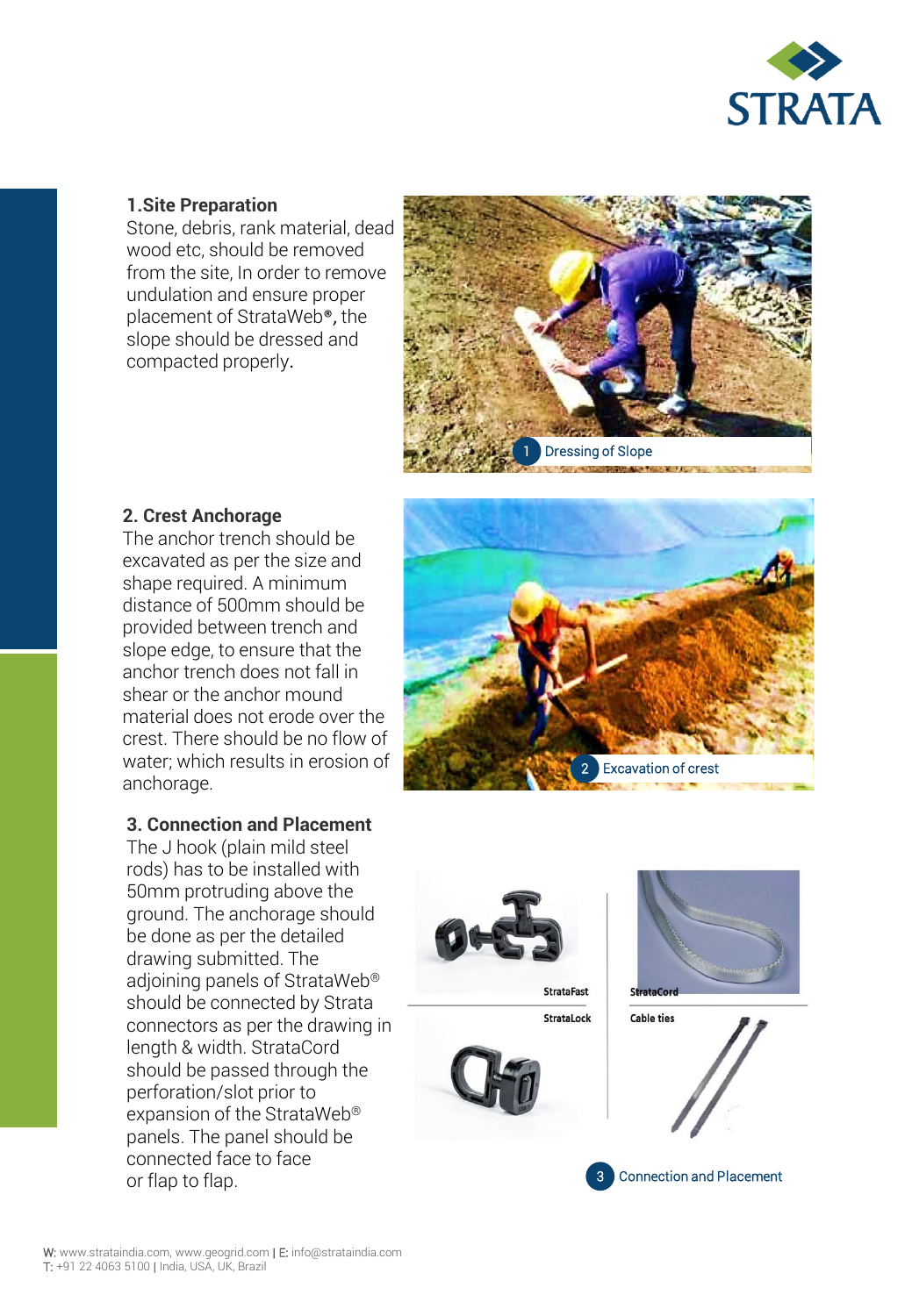

## **4. StrataWeb® Placement**

The sections of StrataWeb® should be expanded in designed position. After laying StrataWeb<sup>®</sup> in the anchor trench, the trench is infilled with specified material. The StrataWeb® panels are then expanded in length down the slope in the prescribed manner. Care should be taken that the expanded area conforms to the specifications.

#### **5. Infilling**

Infilling should commence from top and gradually progress towards the bottom in order to avoid stressing the system. To prevent possible damage to the system, the height of infill drop should be limited to 0.5 m. The StrataWeb® panels should be overfilled by 25 mm to 50 mm with sand, granular or top soil fills, and should also allow for settling and compacting of the material.

# **6. Finished Slope**